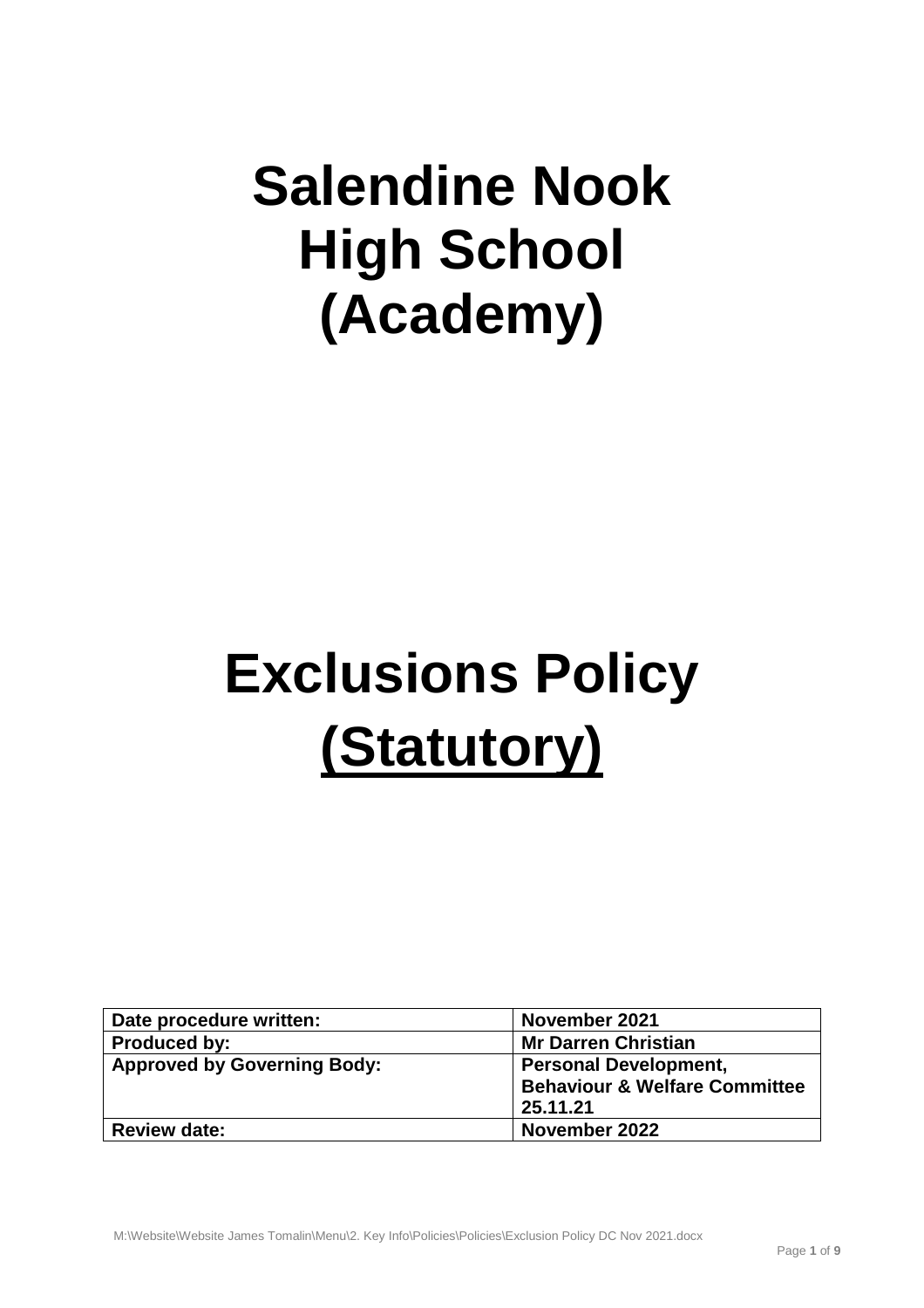# **Contents**

- 1. Aims
- 2. Legislation and statutory guidance
- 3. The decision to exclude
- 4. Definition
- 5. Roles and responsibilities
- 6. Considering the reinstatement of a pupil
- 7. An independent review
- 8. School registers
- 9. Returning from a fixed-term exclusion
- 10. Monitoring arrangements
- 11. Links with other policies

Appendix 1: independent review panel training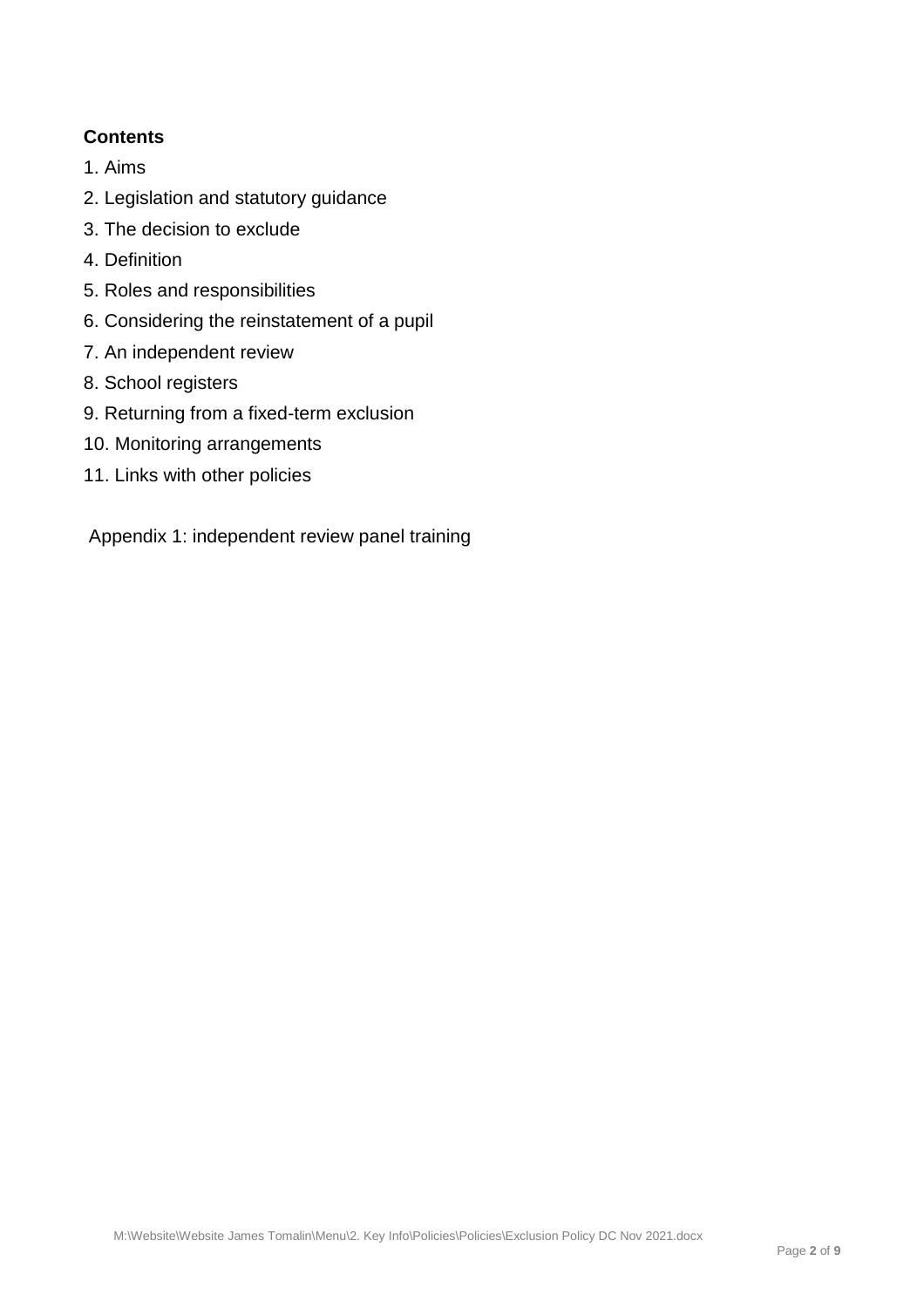# **1. Aims**

The aims of this policy are to ensure that:

- The exclusions process is applied fairly and consistently;
- The exclusions process is understood by governors, staff, parents and pupils;
- Exclusion is used as a last resort;
- Exclusion provides a deterrent to the most extreme and unacceptable behaviours;
- > Pupils in school are safe and happy;
- Pupils do not become NEET (Not in Education, Employment or Training).

# **2. Legislation and statutory guidance**

This policy is based on statutory guidance from the Department for Education: [Exclusion](https://www.gov.uk/government/publications/school-exclusion)  [from maintained schools, academies and pupil referral units \(PRUs\) in England.](https://www.gov.uk/government/publications/school-exclusion)

It is based on the following legislation, which outline schools' powers to exclude pupils:

- Section 52 of the [Education Act 2002,](http://www.legislation.gov.uk/ukpga/2002/32/section/52) as amended by the [Education Act 2011;](http://www.legislation.gov.uk/ukpga/2011/21/contents/enacted)
- [The School Discipline \(Pupil Exclusions and Reviews\) \(England\) Regulations 2012;](http://www.legislation.gov.uk/uksi/2012/1033/made)
- Sections 64-68 of the [School Standards and Framework Act 1998.](http://www.legislation.gov.uk/ukpga/1998/31)

In addition, the policy is based on:

- **>Part 7, chapter 2 of the [Education and Inspections Act 2006,](http://www.legislation.gov.uk/ukpga/2006/40/part/7/chapter/2) which looks at parental** responsibility for excluded pupils;
- Section 579 of the [Education Act 1996,](http://www.legislation.gov.uk/ukpga/1996/56/section/579) which defines 'school day';
- The [Education \(Provision of Full-Time Education for Excluded Pupils\) \(England\)](http://www.legislation.gov.uk/uksi/2007/1870/contents/made)  [Regulations 2007,](http://www.legislation.gov.uk/uksi/2007/1870/contents/made) as amended by [The Education \(Provision of Full-Time Education for](http://www.legislation.gov.uk/uksi/2014/3216/contents/made)  [Excluded Pupils\) \(England\) \(Amendment\) Regulations 2014.](http://www.legislation.gov.uk/uksi/2014/3216/contents/made)

This policy also complies with our funding agreement and articles of association.

## **3. The decision to exclude**

Only the Principal, or acting Principal, can exclude a pupil from school. A permanent exclusion will be taken as a last resort.

Our school is aware that off-rolling is unlawful. Ofsted defines off-rolling as:

"…the practice of removing a pupil from the school roll without a formal, permanent exclusion or by encouraging a parent to remove their child from the school roll, when the removal is primarily in the interests of the school rather than in the best interests of the pupil."

We are committed to following all statutory exclusions procedures to ensure that every child receives an education in a safe and caring environment.

A decision to exclude a pupil will be taken only:

In response to serious or persistent breaches of the school's behaviour policy, and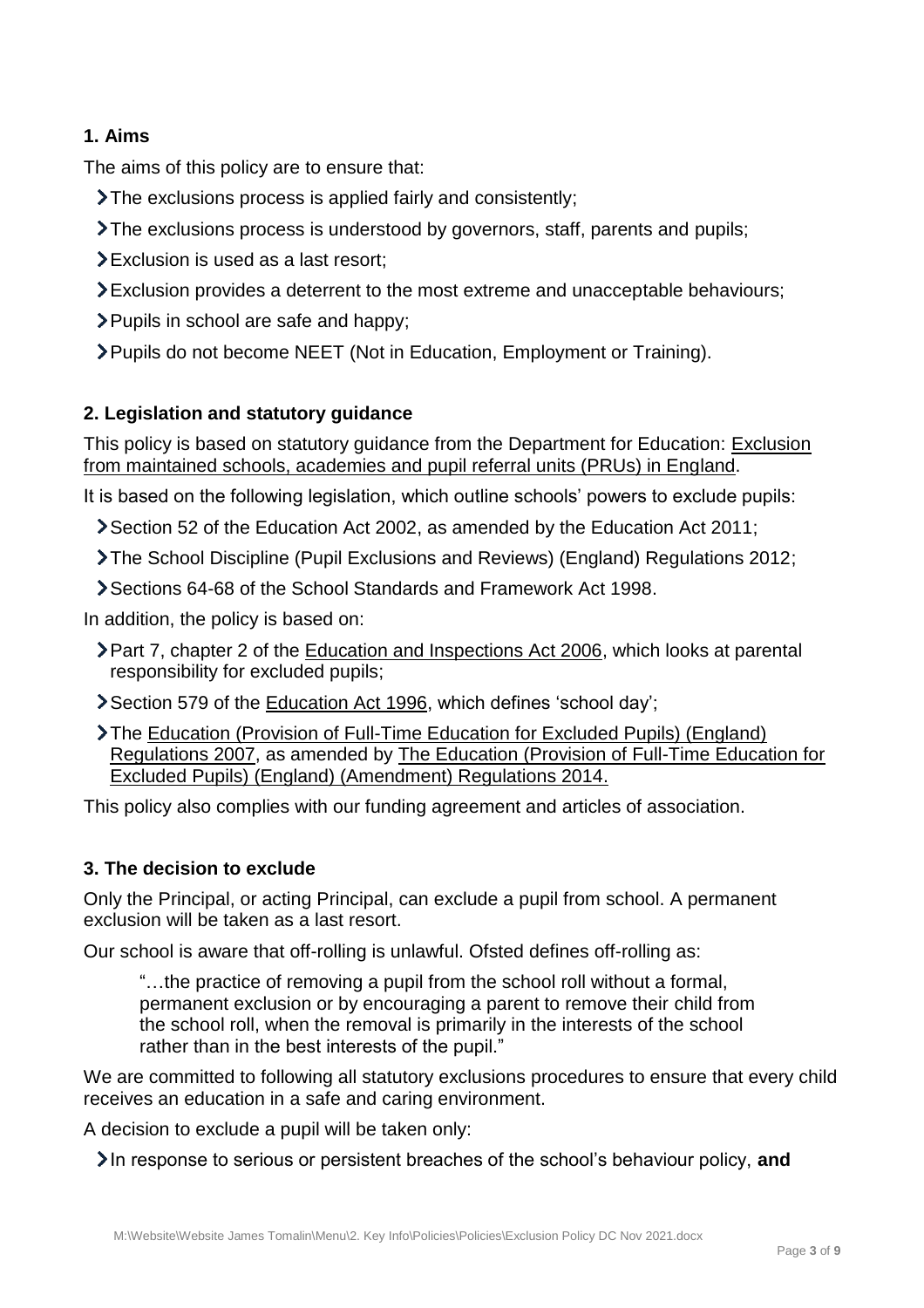If allowing the pupil to remain in school would seriously harm the education or welfare of others

Before deciding whether to exclude a pupil, either permanently or for a fixed period, the Principal will:

- Consider all the relevant facts and evidence, including whether the incident(s) leading to the exclusion were provoked;
- Allow the pupil to give their version of events;
- Consider if the pupil has special educational needs (SEN).

#### **4. Definition**

For the purposes of exclusions, school day is defined as any day on which there is a school session. Therefore, INSET or staff training days do not count as a school day.

#### **5. Roles and responsibilities**

#### **5.1 The Principal**

#### **Informing parents**

The Principal will immediately provide the following information, in writing, to the parents of an excluded pupil:

- > The reason(s) for the exclusion;
- The length of a fixed-term exclusion or, for a permanent exclusion, the fact that it is permanent;
- Information about parents' right to make representations about the exclusion to the Governing Body and how the pupil may be involved in this;
- Where there is a legal requirement for the Governing Body to meet to consider the reinstatement of a pupil, and that parents have a right to attend a meeting, be represented at a meeting (at their own expense) and to bring a friend.

The Principal will also notify parents by the end of the afternoon session on the day their child is excluded that for the first 5 school days of an exclusion, or until the start date of any alternative provision where this is earlier, parents are legally required to ensure that their child is not present in a public place during school hours without a good reason. Parents may be given a fixed penalty notice or prosecuted if they fail to do this.

If alternative provision is being arranged, the following information will be included when notifying parents of an exclusion:

- The start date for any provision of full-time education that has been arranged;
- The start and finish times of any such provision, including the times for morning and afternoon sessions, where relevant;
- The address at which the provision will take place;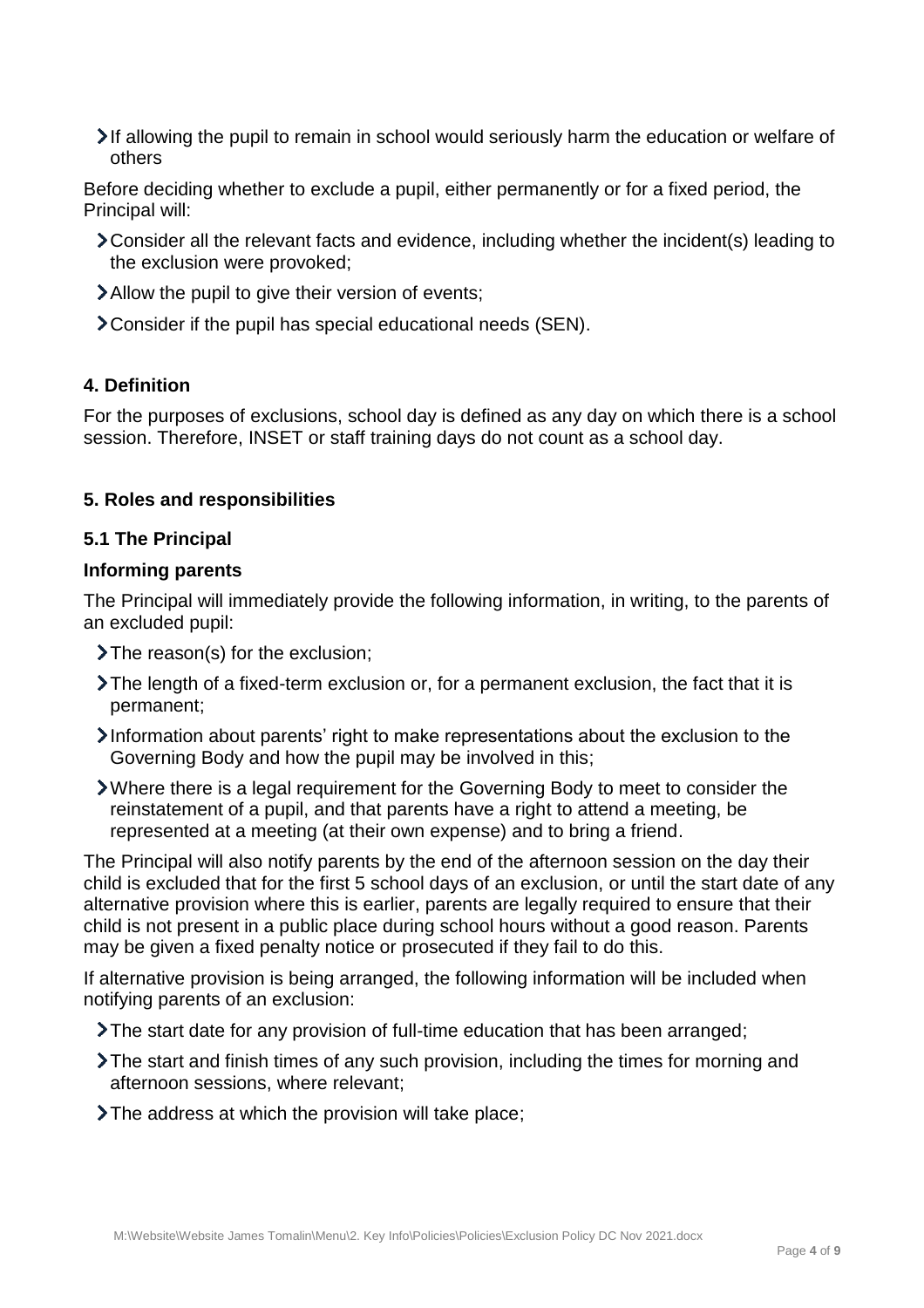Any information required by the pupil to identify the person they should report to on the first day.

Where this information on alternative provision is not reasonably ascertainable by the end of the afternoon session, it may be provided in a subsequent notice, but it will be provided no later than 48 hours before the provision is due to start. The only exception to this is where alternative provision is to be provided before the sixth day of an exclusion, in which case the information can be provided with less than 48 hours' notice with parents' consent.

#### **Informing the Governing Body and local authority**

The Principal will immediately notify the Governing Body and the local authority (LA) of:

- A permanent exclusion, including when a fixed-period exclusion is made permanent;
- Exclusions which would result in the pupil being excluded for more than 5 school days (or more than 10 lunchtimes) in a term;
- Exclusions which would result in the pupil missing a public examination.

For a permanent exclusion, if the pupil lives outside the LA in which the school is located, the Principal will also immediately inform the pupil's 'home authority' of the exclusion and the reason(s) for it without delay.

For all other exclusions, the Principal will notify the Governing Body once a term.

#### **5.2 The Governing Body**

The Governing Body has a duty to consider the reinstatement of an excluded pupil (see section 6)

Within 14 days of receipt of a request, the Governing Body will provide the Secretary of State with information about any exclusions in the last 12 months.

For a fixed-period exclusion of more than 5 school days, the Governing Body will arrange suitable full-time education for the pupil. This provision will begin no later than the sixth day of the exclusion.

Provision does not have to be arranged for pupils in the final year of compulsory education who do not have any further public examinations to sit.

## **5.3 The LA**

For permanent exclusions, the LA is responsible for arranging suitable full-time education to begin no later than the sixth day of the exclusion.

#### **6. Considering the reinstatement of a pupil**

Salendine Nook High School Governing Body will consider the reinstatement of an excluded pupil within 15 school days of receiving the notice of the exclusion if:

- The exclusion is permanent:
- It is a fixed-term exclusion which would bring the pupil's total number of school days of exclusion to more than 15 in a term;
- It would result in a pupil missing a public examination.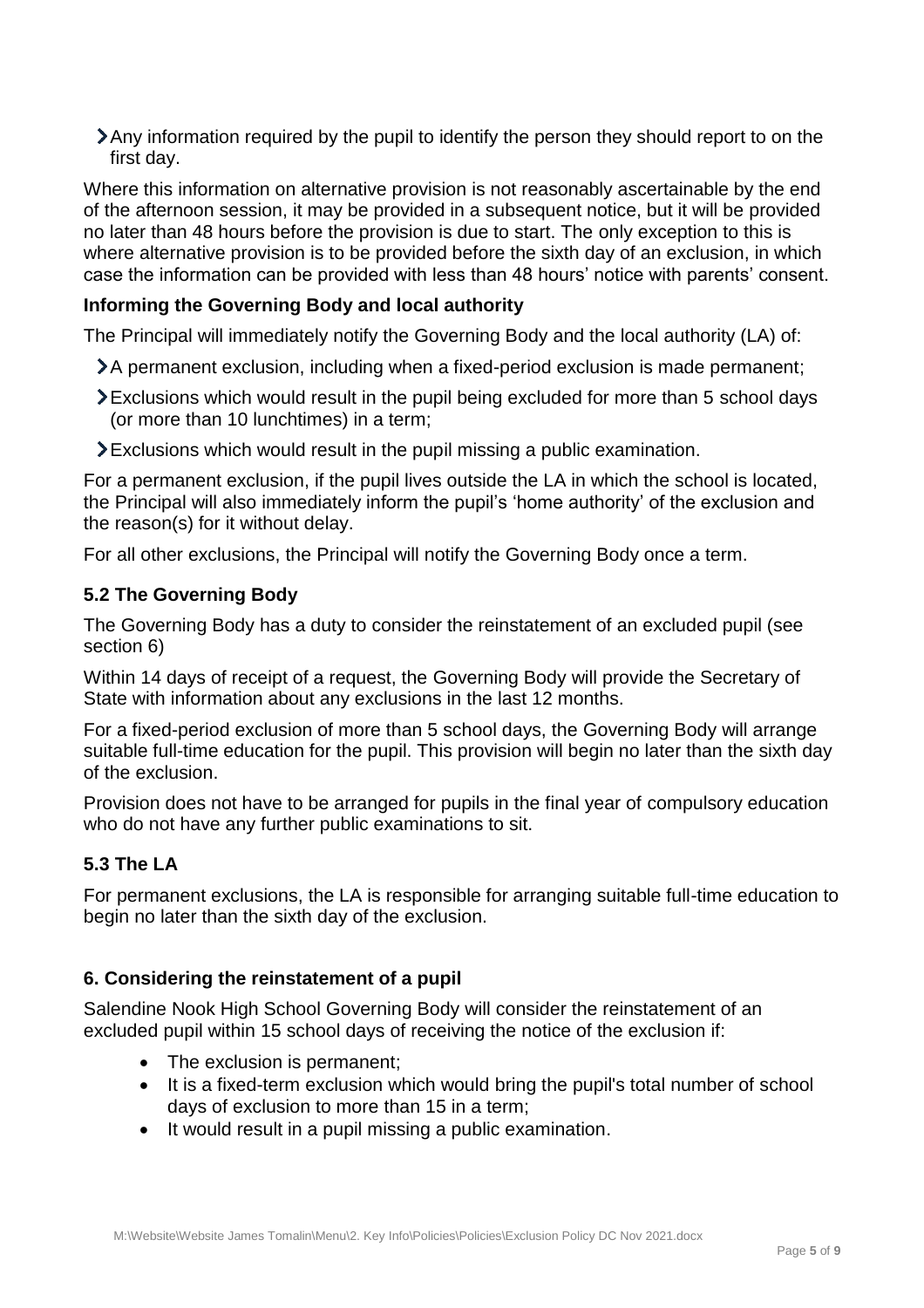If requested to do so by parents, the Governing Body will consider the reinstatement of an excluded pupil within 50 school days of receiving notice of the exclusion if the pupil would be excluded from school for more than 5 school days, but less than 15, in a single term.

Where an exclusion would result in a pupil missing a public examination, the Governing Body will consider the reinstatement of the pupil before the date of the examination. If this is not practicable, the Governing Body will consider the exclusion and decide whether or not to reinstate the pupil.

The Governing Body can either:

Decline to reinstate the pupil, or

Direct the reinstatement of the pupil immediately, or on a particular date

In reaching a decision, the Governing Body will consider whether the exclusion was lawful, reasonable and procedurally fair and whether the Principal followed their legal duties. They will decide whether or not a fact is true 'on the balance of probabilities', which differs from the criminal standard of 'beyond reasonable doubt', as well as any evidence that was presented in relation to the decision to exclude.

Minutes will be taken of the meeting, and a record of evidence considered kept. The outcome will also be recorded on the pupil's educational record.

The Governing Body will notify, in writing, the Principal, parents and the LA of its decision, along with reasons for its decision, without delay.

Where an exclusion is permanent, the Governing Body's decision will also include the following:

 $\sum$  The fact that it is permanent;

Notice of parents' right to ask for the decision to be reviewed by an independent review panel, and:

- The date by which an application for an independent review must be made;
- The name and address to whom an application for a review should be submitted;
- That any application should set out the grounds on which it is being made and that, where appropriate, reference to how the pupil's SEN are considered to be relevant to the exclusion;
- That, regardless of whether the excluded pupil has recognised SEN, parents have a right to require the academy trust to appoint an SEN expert to attend the review;
- Details of the role of the SEN expert and that there would be no cost to parents for this appointment;
- That parents must make clear if they wish for an SEN expert to be appointed in any application for a review;
- That parents may, at their own expense, appoint someone to make written and/or oral representations to the panel, and parents may also bring a friend to the review.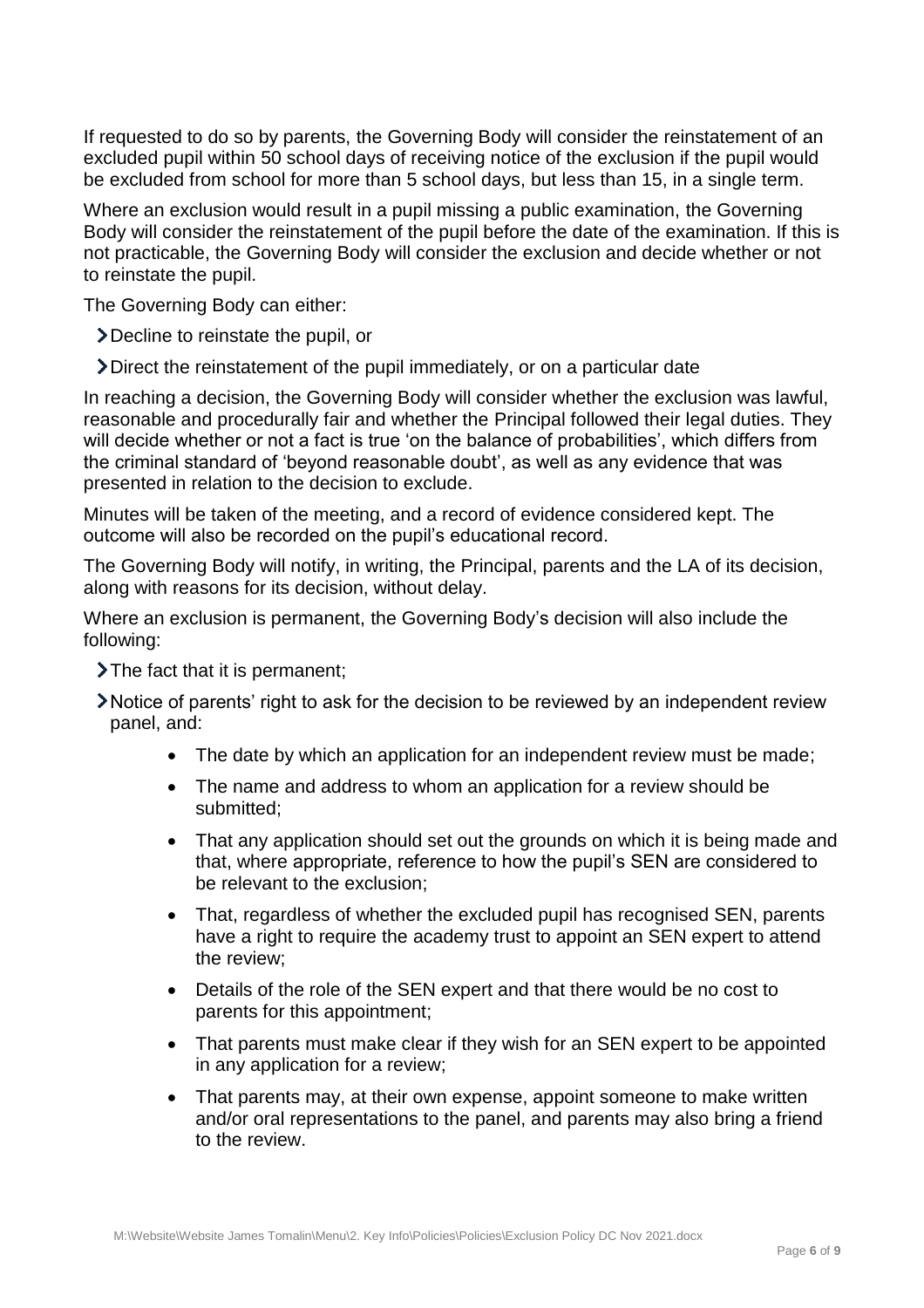That if parents believe that the exclusion has occurred as a result of discrimination, they may make a claim under the Equality Act 2010 to the first-tier tribunal (special educational needs and disability), in the case of disability discrimination, or the county court, in the case of other forms of discrimination. A claim of discrimination made under these routes should be lodged within 6 months of the date on which the discrimination is alleged to have taken place.

#### **7. An independent review**

If parents apply for an independent review, the academy trust will arrange for an independent panel to review the decision of the Governing Body not to reinstate a permanently excluded pupil.

Applications for an independent review must be made within 15 school days of notice being given to the parents by the Governing Body of its decision to not reinstate a pupil.

A panel of 3 or 5 members will be constituted with representatives from each of the categories below.

- A lay member to chair the panel who has not worked in any school in a paid capacity, disregarding any experience as a school governor or volunteer;
- School governors who have served as a governor for at least 12 consecutive months in the last 5 years, provided they have not been teachers or Principals during this time;
- Principals or individuals who have been a Principal within the last 5 years;

A person may not serve as a member of a review panel if they:

- Are a member of the academy trust or Governing Body of the excluding school;
- Are the Principal of the excluding school, or have held this position in the last 5 years;
- Are an employee of the academy trust or the Governing Body, of the excluding school (unless they are employed as a Principal at another school);
- Have, or at any time have had, any connection with the academy trust school, Governing Body, parents or pupil, or the incident leading to the exclusion, which might reasonably be taken to raise doubts about their impartially;
- Have not had the required training within the last 2 years (see appendix 1 for what training must cover).
- A clerk will be appointed to the panel.

The independent panel will decide one of the following:

- Uphold the Governing Body's decision;
- Recommend that the Governing Body reconsiders reinstatement;
- Quash the Governing Body's decision and direct that they reconsider reinstatement (only when the decision is judged to be flawed).

The panel's decision can be decided by a majority vote. In the case of a tied decision, the chair has the casting vote.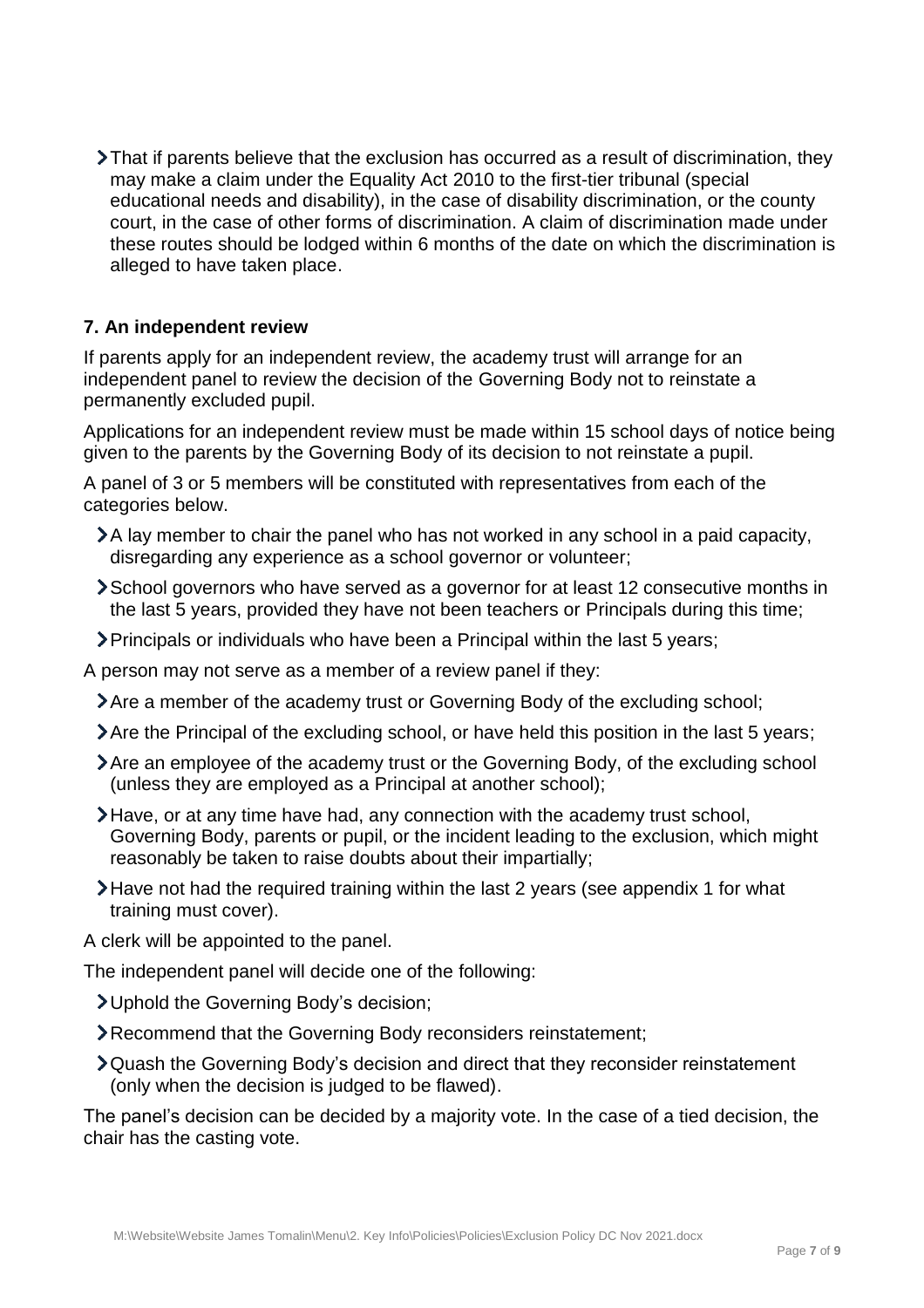#### **8. School registers**

A pupil's name will be removed from the school admissions register if:

- 15 school days have passed since the parents were notified of the exclusion panel's decision to not reinstate the pupil and no application has been made for an independent review panel, or
- The parents have stated in writing that they will not be applying for an independent review panel

Where an application for an independent review has been made, the Governing Body will wait until that review has concluded before removing a pupil's name from the register.

Where alternative provision has been made for an excluded pupil and they attend it, code B (education off-site) or code D (dual registration) will be used on the attendance register.

Where excluded pupils are not attending alternative provision, code E (absent) will be used.

#### **9. Returning from a fixed-term exclusion**

Following a fixed-term exclusion, a re-integration meeting will be held involving the pupil, parents, a member of senior staff and other staff, where appropriate.

The following measures may be implemented when a pupil returns from a fixed-term exclusion:

- Agreeing a behaviour contract;
- Putting a pupil 'on report';
- Internal isolation.

#### **10. Monitoring arrangements**

The Assistant Principal monitors the number of exclusions every term and reports back to the Principal. They also liaise with the local authority to ensure suitable full-time education for excluded pupils.

This policy will be reviewed by the Governing Body annually. At every review, the policy will be shared with the Governing Body.

#### **11. Links with other policies**

This exclusions policy is linked to our:

- Behaviour policy
- SEN policy and information report